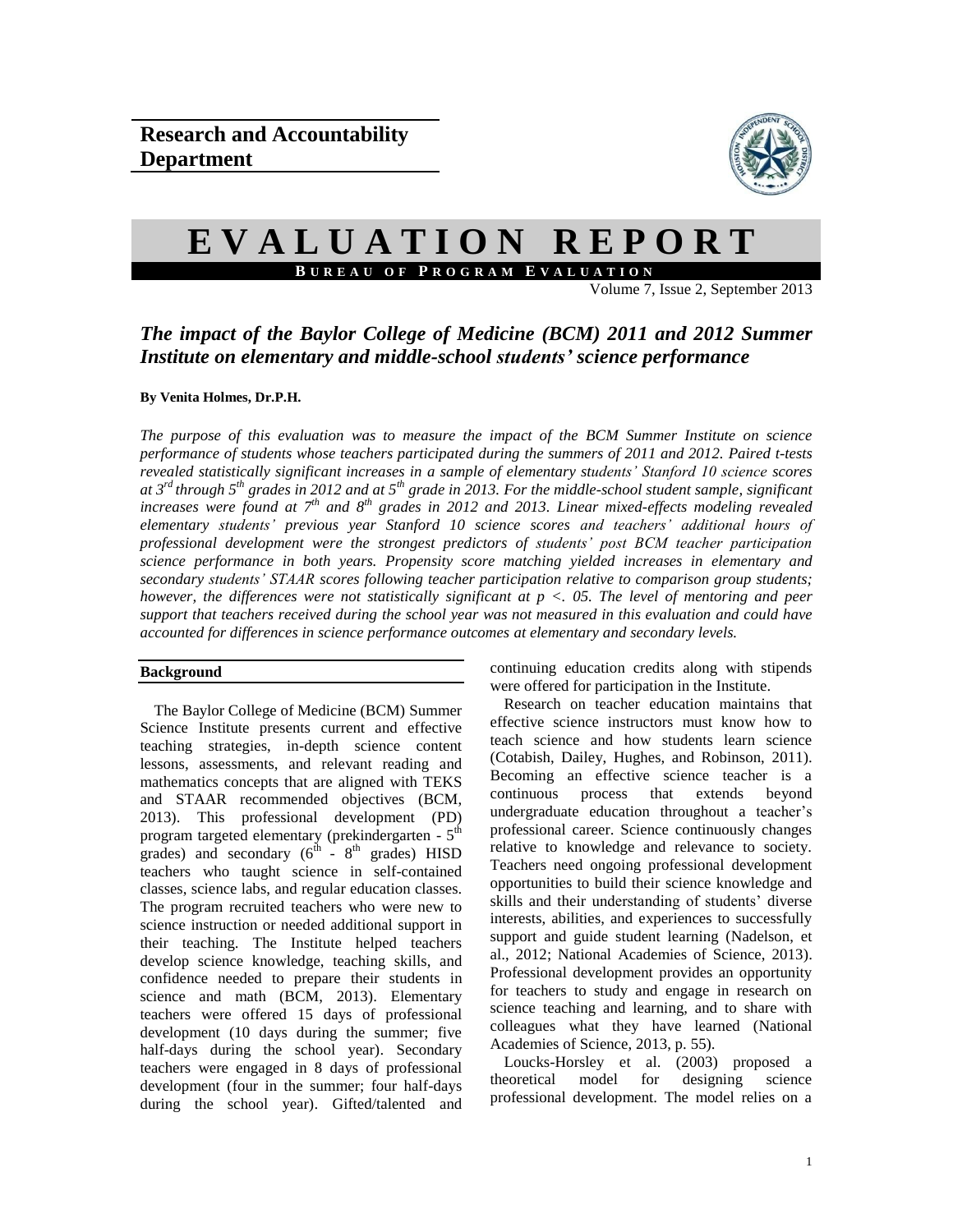decision-making process that is informed by relevant inputs during the planning process, a commitment to vision and standards, analysis of student learning, goal setting, planning, doing, and evaluating program outcomes. It is important that teachers have a knowledge base and beliefs of the unique aspects of the model and incorporate PD strategies in the delivery of content.

Several studies have been conducted on science professional development incorporating a summer institute model. Nadelson et al. (2012) conducted a study of a program designed to enhance teacher capacity and effectiveness to teach science. Teachers focused on science content knowledge and affective perceptions in the context of teaching and learning. The study found significant gains in the participating teachers' perceived efficacy, comfort, contentment, and knowledge related to science (Nadelson, et al. p. 81). A randomized controlled trial measuring teacher and student learning in science (Cotabish et al., 2010; Dailey et al., 2012) found that after a 2-year intervention consisting of 120 hours of professional development during a summer institute and one-toone peer coaching, there was a statistically significant gain in science process skills by elementary teachers in the experimental group compared with teachers in the control group. Experimental teachers demonstrated increased confidence in their ability to lead students in developing science process skills. Sinclair, Naizer, & Ledbetter (2011) reported that teachers with increased confidence in science teaching were more likely to encourage inquiry-learning in their classroom. Furthermore, Liu, Lee, and Lim (2010) reported that positive teacher perceptions about inquiry-based instruction were associated with improved student achievement. Teacher beliefs and attitudes in science teaching, particularly the use of inquiry-based learning, had a considerable impact on classroom instruction and student learning (Choi & Ramsey, 2009).

There is limited research on the extent that teacher professional development in science influences students' science achievement. This study will add to the body of knowledge in this area.

#### **Methodology**

Based on databases provided by BCM administrative staff, 266 elementary and 147 secondary science teachers were identified as participants in the 2011 BCM Summer Institute. The 2012 Institute reportedly consisted of 265 elementary and 69 secondary teachers. The number of hours teachers attended the summer component of the program and additional professional development hours during the school year were also provided BCM program staff. Data on only teachers who participated in the summer component of the program were included in the analysis (**Appendix A**).

#### **Data Analysis**

BCM Summer Institute teacher databases were linked to the Chancery database to obtain student samples. Mean hours of professional development were calculated for students who had multiple science teachers. Professional development hours by Stanford 10 environment/science results for students of 2011 and 2012 teachers were extracted from the test databases. Paired t-test analysis was conducted for students with two years of Stanford 10 science data as a pre/post-teacher participation measure. STAAR results at tested grades 5 and 8 were also analyzed in this evaluation.

#### **Linear Mixed-Effects Modeling**

Linear mixed-effects modeling was used to analyze how much the variation from teacher to teacher accounted for student's 2012 and 2013 Stanford 10 performance following teacher participation in the program. Preliminary analyses were performed to ensure no violation of the assumptions of normality, linearity, multicollinearity, and homoscedasticity. The model controlled for summer professional development hours, additional professional development during the regular school year, and students' previous year Stanford 10 science scores. Gender and economic status were initially tested as control variables. These variables did not make statistically significant contributions and were deleted from the models. Only students with previous year Stanford 10 science scores were included in the analysis.

#### **Propensity Score Matching**

Propensity score matching (PSM) and "nearestneighbor matching" techniques were also used to assess the impact of the BCM Summer Science Institute on science achievement to develop treatment and comparison groups. PSM is considered a viable method to estimate causal treatment effects, selection bias, and control for observed bias (Rosenbaum & Rubin, 1985; Rubin, 1997; Joffe & Rosenbaum, 1999; Murname and Willett, 2011). Stata software was used to select comparison groups. When more than one good match existed for the treatment group, Stata's "attnd algorithm" randomly picked one of the duplicates with replacement to become the actual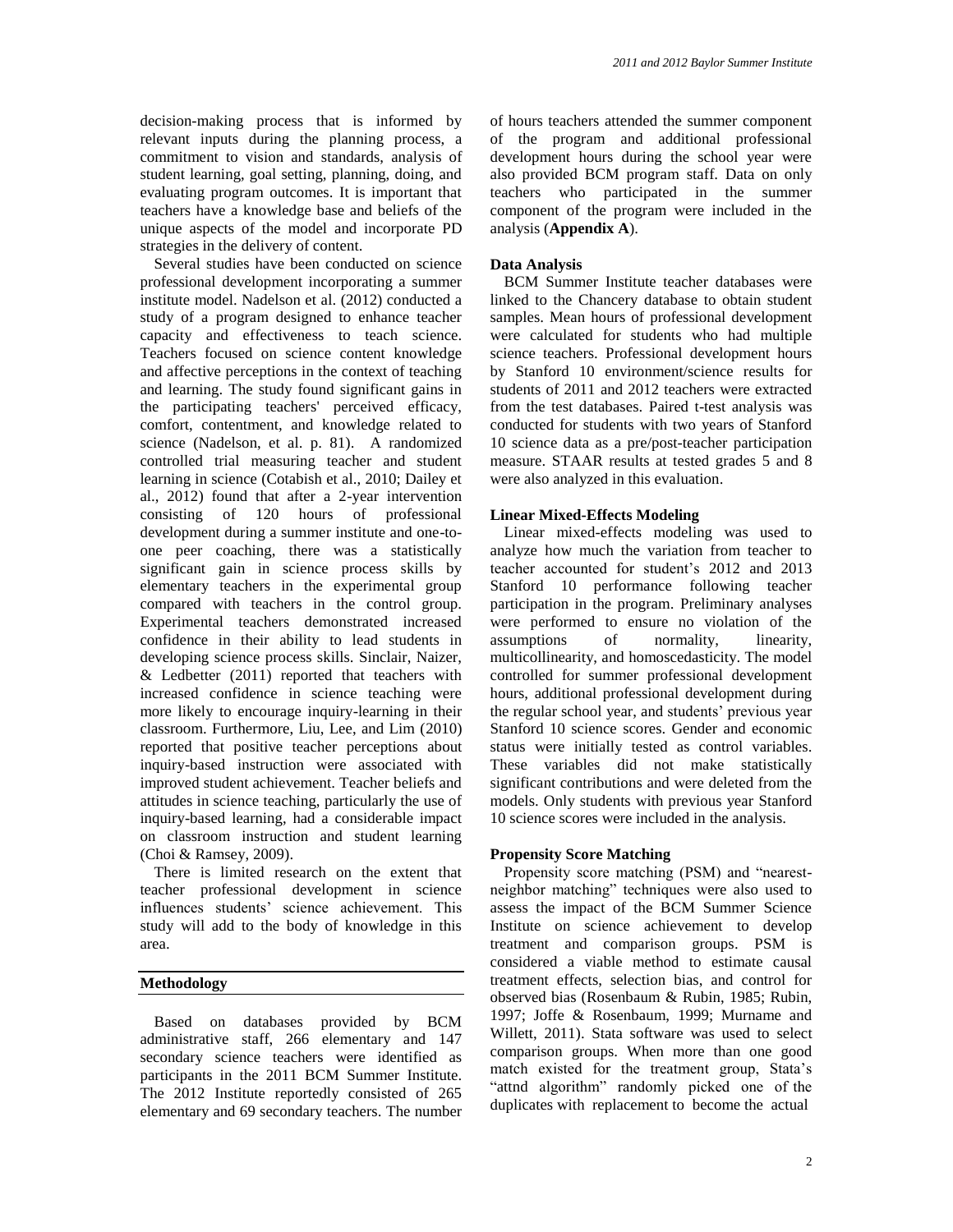Table 2: Elementary Students' 2012 Stanford 10 Performance following Teacher Participation in 2011 BCM Summer Institute

|                                                         |      | Mean       | Std.   | <sup>†</sup> District |  |  |  |  |
|---------------------------------------------------------|------|------------|--------|-----------------------|--|--|--|--|
|                                                         | n    | <b>NCE</b> | Devia. | Mean                  |  |  |  |  |
| Enviro.                                                 |      |            |        |                       |  |  |  |  |
| 1 st                                                    | 1193 | 49         | 22.2   | 49                    |  |  |  |  |
| 2 <sup>nd</sup>                                         | 1639 | 53         | 23.3   | 53                    |  |  |  |  |
| <b>Science</b>                                          |      |            |        |                       |  |  |  |  |
| 2rd                                                     | 1513 | 56         | 22.1   | 53                    |  |  |  |  |
| 4 <sup>th</sup>                                         | 1802 | 52         | 20.4   | 51                    |  |  |  |  |
| $5$ <sup>th</sup>                                       | 2555 | 61         | 23.2   | 61                    |  |  |  |  |
| Note: 34.4-64.9 NCEs within the average range (Stanford |      |            |        |                       |  |  |  |  |
| Achievement Test, 1997); <sup>†</sup> All students      |      |            |        |                       |  |  |  |  |

neighbors (Murname and Willett, 2011). Stata identified some students as matches for multiple treatment group students.

Propensity score matching criteria consisted of students' gender, at risk status, previous science performance on Stanford 10, and gifted/talented status. Pre-science performance was centered on the group means. The variables were used as fixed effects and random effects to adjust for the variation within and between groups. These variables were selected because they were considered social factors that could have an effect on student performance (Beckar and Luthar, 2002).

#### **What was the impact of the 2011 BCM Summer Institute on student science performance?**

Stanford 10 and STAAR science test results were used to measure the impact of the BCM Summer Institute on student science performance. The results are presented by elementary and secondary levels for students of teachers who attended the BCM 2011 Summer Science Institute.

#### *Summer 2011 Elementary Level Teacher/Student Sample*

The findings in **Table 2** reflect the spring 2012 Stanford 10 results of students following their teachers' participation in the 2011 BCM Summer Institute. Stanford 10 test results for 2,832 students in grades 1 and 2 on the environment subtest and 5,870 students in grades 3 through 5 on the science subtest are presented. District means are included for comparison.

Table 2 shows that at the elementary level,  $1<sup>st</sup>$ through  $5<sup>th</sup>$ -grade student performance fell within the average range on the Stanford 10 environment and science subtests in 2012 (between 34.4-64.9 NCEs). Second-grade students attained a higher mean NCE than 1<sup>st</sup>-grade students on the environment subtest (52.8 NCEs vs. 49.3 NCEs). Fifth grade student performance fell within the average on the science subtest (61.0 NCEs).

**Table 3** presents the results of linear mixed effects modeling based on 2012 Stanford 10 results as the predictor variable and summer professional development hours, additional professional development hours during the school year, and 2011 Stanford 10 science subtest NCEs as covariates in the model. *Beta* coefficients and *p*values are depicted. The findings revealed that students' Stanford 10 scores in 2011 and additional professional development during the school year were strong predictors of 2012 Stanford 10 science performance for the elementary student sample (*p*  $< .001$  and  $p < .037$ , respectively).

Table 3. Elementary Student Linear Mixed-Effects Modeling Predicting 2012 Stanford Science *β p* 2011 Stanford Science NCEs 744 .000\*\* Summer PD Hours 1 4.73 .522 Additional PD Hours 7.24 .037\* Sample represents 14 teachers, 26 schools, 1058 students of 2011 Summer PD. Note:  ${}^*p$  < .05,  ${}^*p$  = .001

2011 Mean NCE = 50.8; 2012 NCE Mean NCE= 57.0

**Table 4** shows the results of a paired t-test to assess the impact of the program on Stanford 10 science scores for students with two years of test results (spring 2011 and spring 2012). There were 1,058 students who met this criterion. Twenty-six elementary schools were represented in the data and 13 elementary school teachers. Some teachers were linked to more than one school. Based on the student sample, there was a statistically significant increase in science scores from pre- to posttest at

Table 4. Elementary Student Sample Paired T-test Analysis for Students with Two Years of Stanford 10 Science Results, 2011 and 2012

|                    |          |                  |             |      | Std.   | Mean  |       |              |
|--------------------|----------|------------------|-------------|------|--------|-------|-------|--------------|
| <b>Grade Level</b> |          | <b>Test Year</b> | $\mathbf n$ | Mean | Devia. | Diff. |       | (one-tailed) |
|                    | Pretest  | 2011             | 12          | 23.7 | 10.3   | 14.5  | 4.15  | $.001*$      |
| 2rd                | Posttest | 2012             | 12          | 38.2 | 8.7    |       |       |              |
|                    | Pretest  | 2011             | 301         | 48.6 | 19.5   | 1.5   | . .94 | $.027*$      |
| 4 <sup>th</sup>    | Posttest | 2012             | 301         | 50.1 | 19.0   |       |       |              |
|                    | Pretest  | 2011             | 745         | 52.1 | 19.8   | 8.0   | 12.15 | $.000*$      |
| $5^{\text{th}}$    | Posttest | 2012             | 745         | 60.1 | 22.8   |       |       |              |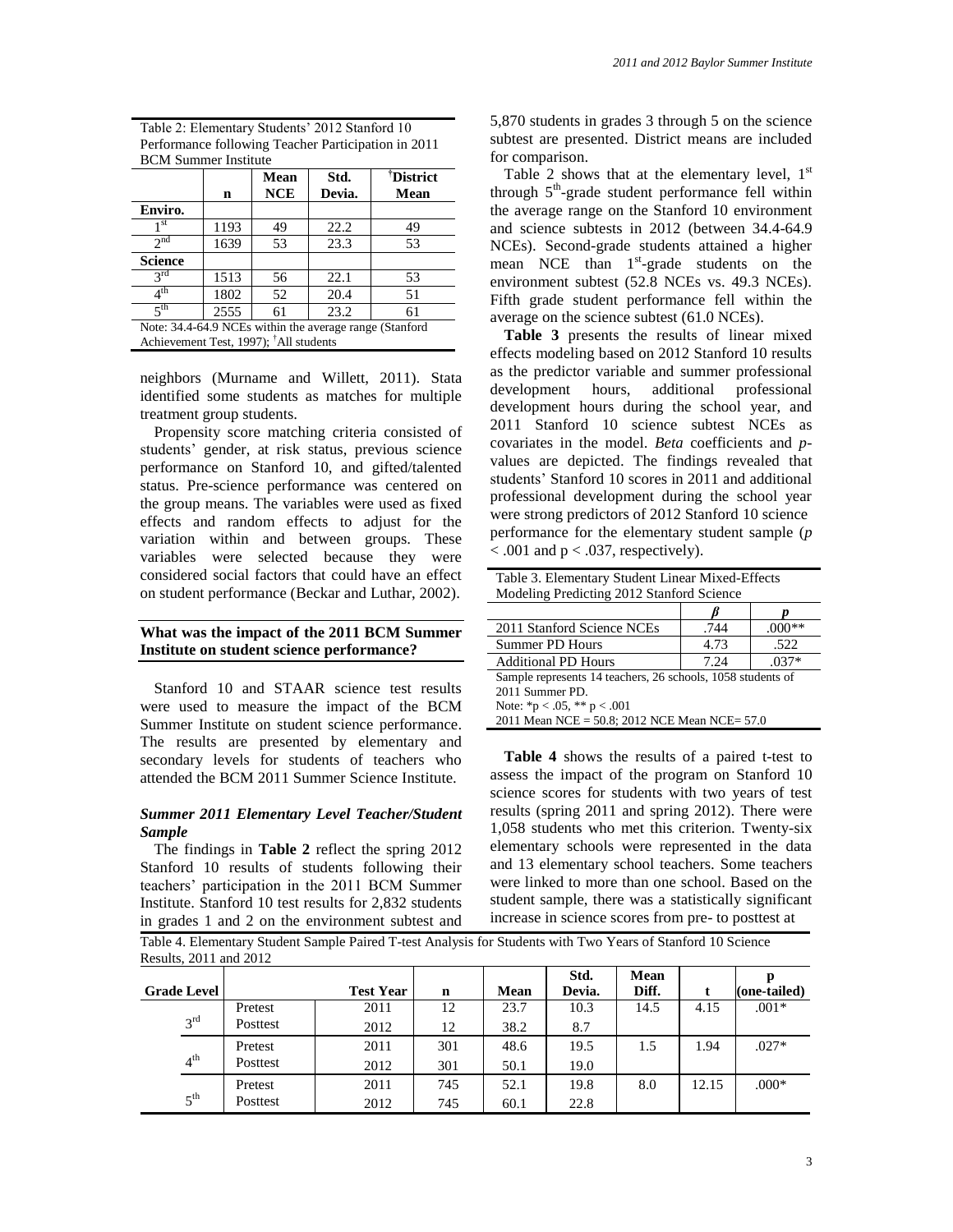| Table 5: Secondary Students' 2012 Stanford 10       |
|-----------------------------------------------------|
| Performance following Teacher Participation in 2011 |
| <b>BCM</b> Summer Institute                         |

|                                                             |      | Mean       | Std.   | <sup>†</sup> District |  |  |  |
|-------------------------------------------------------------|------|------------|--------|-----------------------|--|--|--|
|                                                             | n    | <b>NCE</b> | Devia. | Mean                  |  |  |  |
| <b>Grade Level</b>                                          |      |            |        |                       |  |  |  |
| $\epsilon^{\text{th}}$                                      | 2066 | 50         | 19.0   | 49                    |  |  |  |
| $\neg$ th                                                   | 4094 | 56         | 19.3   | 56                    |  |  |  |
| <b>g</b> th                                                 | 4042 | 54         | 18.7   | 56                    |  |  |  |
| Note: 34.4-64.9 NCEs are within the average range (Stanford |      |            |        |                       |  |  |  |

Achievement Test, 1997); †All students

grades 3,4, and 5. The highest mean difference in scores was noted at  $3<sup>rd</sup>$  grade by 14.5 NCEs.

#### *Summer 2011 Secondary Teacher/Student Sample*

Stanford 10 science subtest results of 10,202 secondary students in grades 6 through 8 whose teachers participated in the 2011 BCM Summer Institute are presented in **Table 5**. The mean NCE at each secondary grade level fell within the average range (between  $34.4 - 64.9$  NCEs). The  $7<sup>th</sup>$ grade student sample had the highest performance (56 NCEs) compared to the  $6<sup>th</sup>$  and  $8<sup>th</sup>$ -grade student samples (50 and 54 NCEs, respectively).

**Table 6** shows the *Beta* coefficients and *p*-values derived from linear mixed-effects modeling based on 2012 Stanford 10 results as the predictor variable and summer professional development hours and 2011 Stanford 10 science NCEs as covariates in the model. The model shows that students' 2011 Stanford 10 science performance was a strong predictor of 2012 science performance on the Stanford 10 science subtest  $(p < .05)$ . Summer professional development hours of teachers did not contribute significantly to the model.

A paired t-test analysis was conducted based on Stanford 10 science results of the 2012 secondary student group with two years of test data. The spring 2011 science scores was the pretest measure and the 2012 science test scores was the posttest

| Table 6. Secondary Student Linear Mixed-Effects |
|-------------------------------------------------|
| Modeling Predicting 2012 Stanford Science       |

| 2011 Stanford Science NCEs                                  | .352 | $.007*$ |
|-------------------------------------------------------------|------|---------|
| Summer PD Hours                                             | .134 | .612    |
| Sample represents 75 teachers, 49 schools, 8969 students of |      |         |
| 2011 Summer PD.                                             |      |         |
| Note: one-tailed test; $*p < .05$                           |      |         |
| 2011 Mean NCE = 53.0; 2012 NCE Mean NCE= 54.5               |      |         |

measure. A total of 8,969 students were included in the analysis, representing 75 secondary teachers at 41 schools. The results are presented in **Table 7**. There was a statistically significant increase in the performance of students in grades 7 and 8 and a statistically significant decrease in students' performance at grade 6 ( $p < .001$ ). The largest mean difference over the two-year period was at  $6<sup>th</sup>$ grade (-8.3 NCEs).

#### **How did students whose teachers participated in the 2012 BCM Summer Institute perform in science?**

#### *Summer 2012 Elementary Student/Teacher Sample*

The outcomes in **Table 8** represent the spring 2013 Stanford 10 environment and science subtests results of 8,020 elementary students. These scores were gathered in the spring following teacher participation in the BCM Summer Institute. The 2<sup>nd</sup>-grade student sample had a higher mean score than the  $1<sup>st</sup>$ -grade student sample on the environment subtest (46.9 vs. 42.3). Fifth-grade students had a higher mean score than  $3<sup>rd</sup>$  and  $4<sup>th</sup>$ grade students on the science subtest (54.1 NCEs compared to 47.4 NCEs and 50.8 NCEs).

Linear mixed effects modeling was conducted to determine the impact of the program on elementary students' 2013 science performance. The results are presented in **Table 9** for 2003 students of 38 teachers at 29 schools. Students' 2013 Stanford 10 NCEs were modeled as the predictor variable while

Table 7. Secondary Student Sample Paired T-test Analysis for Students with Two Years of Stanford 10 Science Results, 2011 and 2012

|                    |          |                  |             |      |             | Mean   |          | р            |
|--------------------|----------|------------------|-------------|------|-------------|--------|----------|--------------|
| <b>Grade Level</b> |          | <b>Test Year</b> | $\mathbf n$ | Mean | Std. Devia. | Diff.  |          | (one-tailed) |
|                    | Pretest  | 2011             | 1792        | 58.5 | 20.2        | $-8.3$ | $-22.96$ | $.000*$      |
| 6 <sup>th</sup>    | Posttest | 2012             | 1792        | 50.2 | 18.8        |        |          |              |
|                    | Pretest  | 2011             | 3602        | 52.6 | 21.1        | 3.9    | 15.56    | $.000*$      |
| 7 <sup>th</sup>    | Posttest | 2012             | 3602        | 56.5 | 19.0        |        |          |              |
|                    | Pretest  | 2011             | 3575        | 50.7 | 20.7        | 4.0    | 16.77    | $.000*$      |
| 8 <sup>th</sup>    | Posttest | 2012             | 3575        | 54.7 | 18.3        |        |          |              |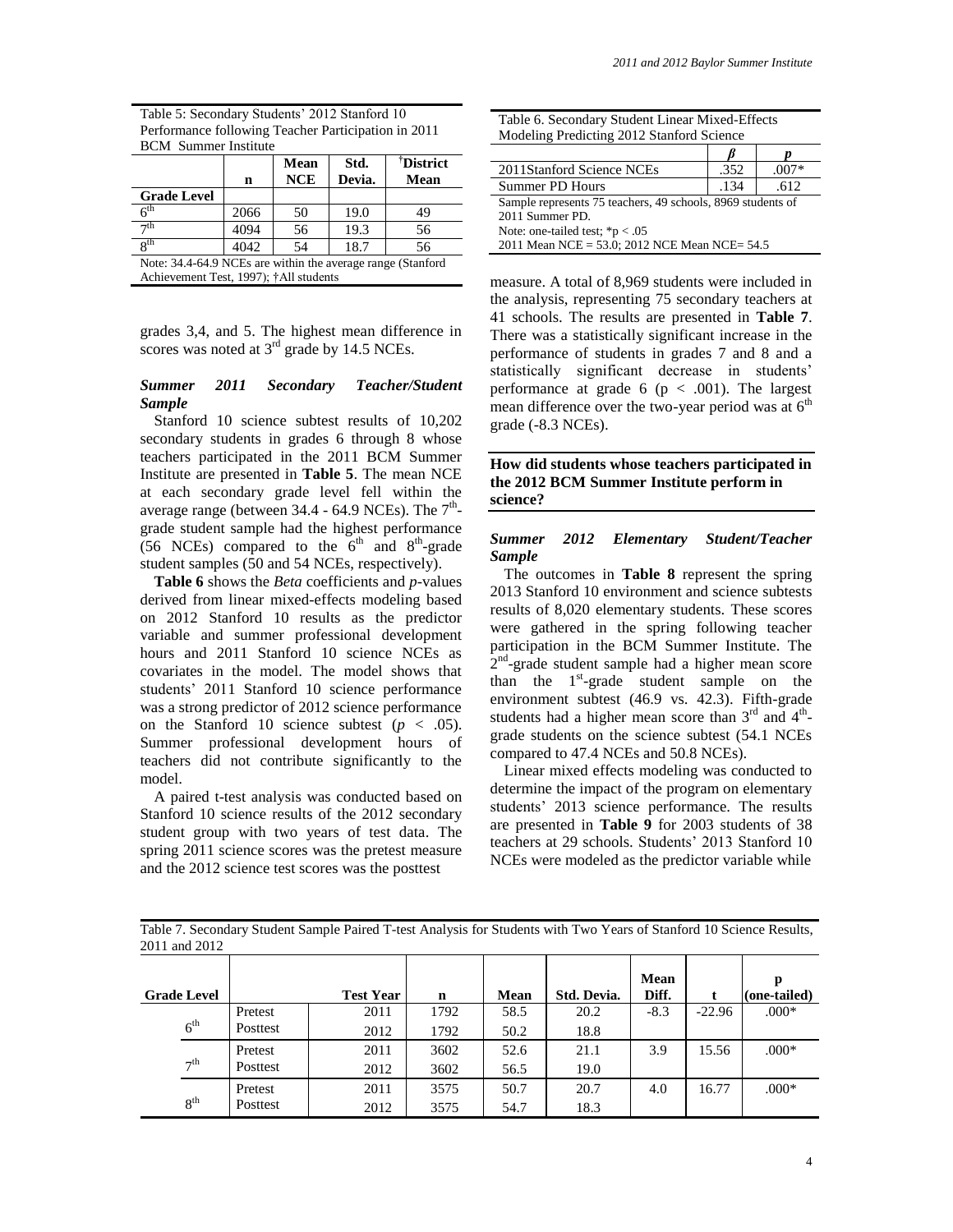| <b>BCM</b> Summer Institute |      |                    |                |                               |  |  |  |  |
|-----------------------------|------|--------------------|----------------|-------------------------------|--|--|--|--|
|                             | n    | Mean<br><b>NCE</b> | Std.<br>Devia. | <sup>†</sup> District<br>Mean |  |  |  |  |
| Environ.                    |      |                    |                |                               |  |  |  |  |
| 1 st                        | 845  | 42                 | 22.0           | 47                            |  |  |  |  |
| 2 <sub>nd</sub>             | 1002 | 47                 | 20.5           | 50                            |  |  |  |  |
| <b>Science</b>              |      |                    |                |                               |  |  |  |  |
| $3^{\text{rd}}$             | 1316 | 47                 | 20.8           | 51                            |  |  |  |  |
| $\overline{4}^{\text{th}}$  | 1942 | 51                 | 21.0           | 52                            |  |  |  |  |
| $\zeta$ th                  | 2915 | 54                 | 20.6           | 55                            |  |  |  |  |

Table 8: Elementary Students' 2013 Stanford 10 Performance following Teacher Participation in 2012 BCM Summer Institute

Note: 34.4-64.9 NCEs within the average (Stanford

Achievement Test, 1997); †All students

Table 9. Elementary Student Sample Linear Mixed-Effects Modeling Predicting 2013 Stanford Science

**Grades 3 - 5**

| 1.43                                                        | $.000**$                                       |  |  |  |  |  |
|-------------------------------------------------------------|------------------------------------------------|--|--|--|--|--|
| .79                                                         | $.037*$                                        |  |  |  |  |  |
| 8.91                                                        | $.001*$                                        |  |  |  |  |  |
| Sample represents 38 teachers, 29 schools, 2003 students of |                                                |  |  |  |  |  |
| 2012 Summer PD.                                             |                                                |  |  |  |  |  |
| Note: one-tailed test; *p < .05, ** p < .001                |                                                |  |  |  |  |  |
|                                                             |                                                |  |  |  |  |  |
|                                                             | 2012 Mean NCE = 52.7; 2013 NCE Mean NCE= 55.01 |  |  |  |  |  |

Table 10. Elementary Student Sample Paired T-test Analysis for Students with Two Years of Stanford 10 Science Results, 2012 and 2013

|                    |                      |          |                  |      |      | Std.   | Mean   |         |              |
|--------------------|----------------------|----------|------------------|------|------|--------|--------|---------|--------------|
| <b>Grade Level</b> |                      |          | <b>Test Year</b> | n    | Mean | Devia. | Diff.  |         | (one-tailed) |
|                    |                      | Pretest  | 2012             | 15   | 36.2 | 12.3   | $-4.3$ | $-.244$ | .406         |
|                    | $2^{\text{rd}}$      | Posttest | 2013             | 15   | 31.9 | 12.6   |        |         |              |
|                    |                      | Pretest  | 2011             | 695  | 54.8 | 19.8   | $-0.1$ | $-.114$ | .455         |
|                    | 4 <sup>th</sup>      | Posttest | 2012             | 695  | 54.7 | 21.7   |        |         |              |
|                    |                      | Pretest  | 2011             | 1293 | 51.7 | 19.2   | 3.7    | 8.94    | $.000*$      |
|                    | $\leq$ <sup>th</sup> | Posttest | 2012             | 1293 | 55.4 | 20.8   |        |         |              |

summer professional development and additional hours of professional development during the school year were covariates in the model. *Beta* coefficients and *p*-values are depicted. The findings in Table 9 show that previous year Stanford 10 performance  $(p < .001)$ , summer professional development ( $p < .05$ ), and additional professional development (p< .001) were strong predictors of 2013 Stanford performance.

A paired t-test analysis was conducted that included the Stanford 10 science results of students with two years of data. The 2013 test results were analyzed as the posttest and the 2012 test results were the pretest measure. **Table 10** shows that mean scores of  $5<sup>th</sup>$  grade students increased from pretest (2012) to posttest (2013). There was a statistically significant increase in the scores of the

| Table 11: Secondary Students' 2013 Stanford 10      |
|-----------------------------------------------------|
| Performance following Teacher Participation in 2012 |
| <b>BCM</b> Summer Institute                         |

|                                                  |      | <b>Mean</b> | Std. | <sup>†</sup> District |  |  |  |
|--------------------------------------------------|------|-------------|------|-----------------------|--|--|--|
|                                                  | n    | <b>NCE</b>  | Dev  | Mean                  |  |  |  |
| Grade                                            |      |             |      |                       |  |  |  |
| 6 <sup>th</sup>                                  | 3036 | 46.4        | 20.4 | 52                    |  |  |  |
| $\neg$ th                                        | 2573 | 45.1        | 20.3 | 51                    |  |  |  |
| $\overline{\mathbf{Q}}$ th                       | 2371 | 53.0        | 18.1 | 57                    |  |  |  |
| Note: 34.4 - 64.9 NCEs within the average range  |      |             |      |                       |  |  |  |
| (Stanford Achievement Test, 1997); †All students |      |             |      |                       |  |  |  |

 $5<sup>th</sup>$ -grade student sample from 2012 to 2013 (p < .001). The decreases in grades 3 and 4 were not statistically significant.

#### *Summer 2012 Secondary Student/Teacher Sample*

The 2013 Stanford 10 science subtest results of secondary students in grades 6 through 8 whose teachers participated in the 2012 BCM Summer Institute are presented in **Table 11**. Eight-grade students had the highest mean science NCE (53.0), followed by  $6^{th}$  and  $7^{th}$ -grade students (46.4 and 45.1 NCEs).

Multilevel modeling resulted in data for 2,866 students of 31 secondary teachers at 18 schools. The results are presented in **Table 12**. Students' previous year 2012 Stanford 10 science scores

| Table 12. Secondary Student Sample Linear Mixed-  |  |
|---------------------------------------------------|--|
| Effects Modeling Predicting 2013 Stanford Science |  |

| Grades $6-8$                                                |      |      |  |  |  |  |
|-------------------------------------------------------------|------|------|--|--|--|--|
|                                                             |      |      |  |  |  |  |
| 2012 Stanford Science NCEs                                  | 1.17 | .102 |  |  |  |  |
| <b>Summer PD Hours</b>                                      | 3.12 | .102 |  |  |  |  |
| <b>Additional PD Hours</b>                                  | 6.29 | .133 |  |  |  |  |
| Sample represents 31 teachers, 18 schools, 2866 students of |      |      |  |  |  |  |
| 2012 Summer PD.                                             |      |      |  |  |  |  |
| Note: one-tailed test; *p < .05, ** p < .001                |      |      |  |  |  |  |
| 2012 Mean NCE = 50.5; 2013 NCE Mean NCE= 51.9**             |      |      |  |  |  |  |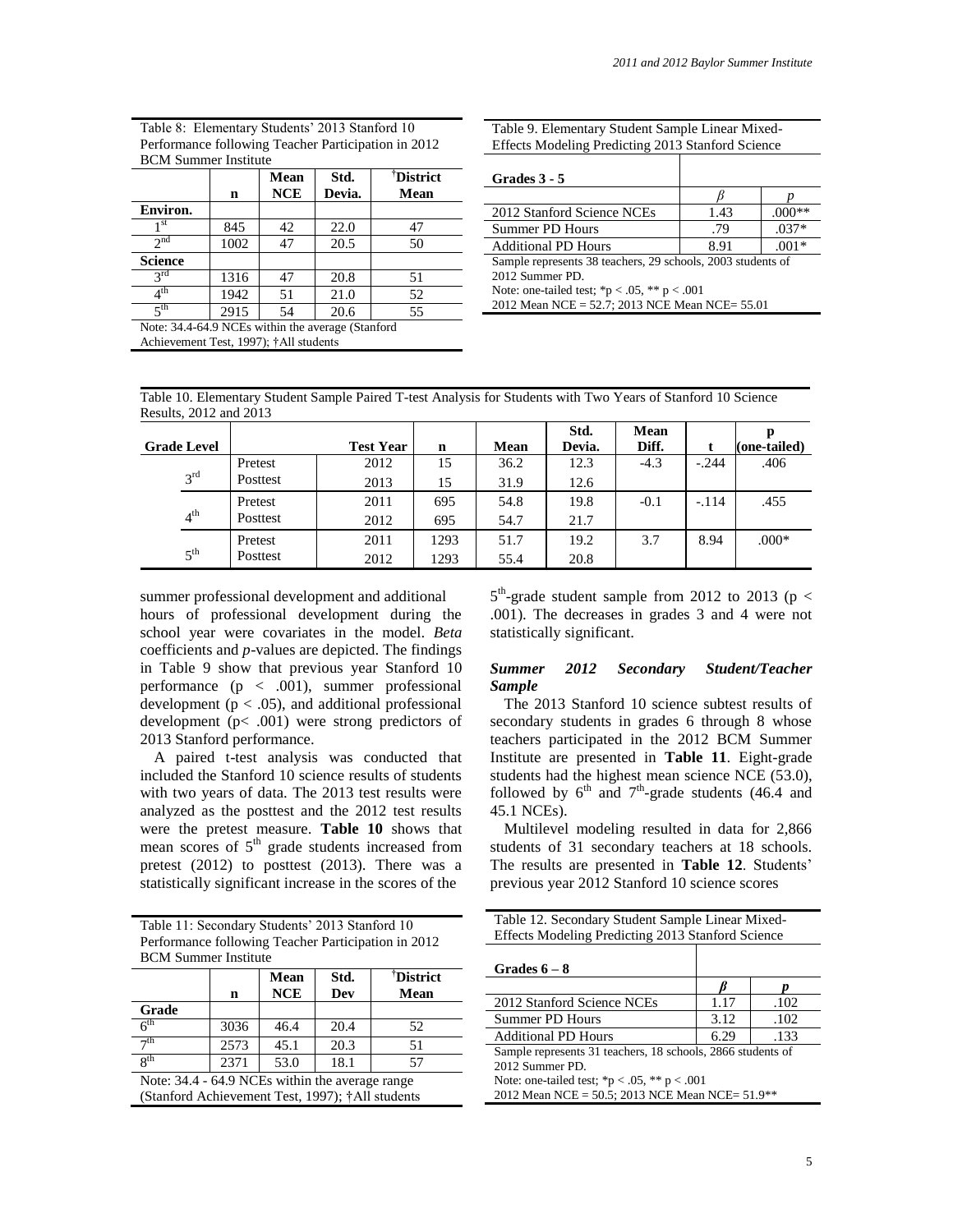|                                                            | <b>Grade Level</b> |          | <b>Test Year</b> | $\mathbf n$ | <b>Mean</b> | Std.<br>Devia. | <b>Mean</b><br>Diff. |          | p<br>(one-tailed) |
|------------------------------------------------------------|--------------------|----------|------------------|-------------|-------------|----------------|----------------------|----------|-------------------|
| 6 <sup>th</sup><br>$\tau$ <sup>th</sup><br>8 <sup>th</sup> |                    | Pretest  | 2012             | 1170        | 56.4        | 20.4           | $-9.7$               | $-16.39$ | $.000*$           |
|                                                            |                    | Posttest | 2013             | 1170        | 46.7        | 20.1           |                      |          |                   |
|                                                            |                    | Pretest  | 2012             | 689         | 44.3        | 17.2           | 1.8                  | 3.01     | $.003*$           |
|                                                            |                    | Posttest | 2013             | 689         | 46.1        | 19.6           |                      |          |                   |
|                                                            |                    | Pretest  | 2012             | 1007        | 52.0        | 17.5           | 3.6                  | 2.79     | $.000*$           |
|                                                            |                    | Posttest | 2013             | 1007        | 55.6        | 17.6           |                      |          |                   |

Table 13. Secondary Student Sample Paired T-test Analysis for Students with Two Years of Stanford 10 Science Results, 2012 and 2013

were the strongest predictors of their Stanford 10 science performance in 2013.

A paired t-test analysis was conducted consisting of the Stanford 10 results of a sample of secondary students with two years of test data (**Table 13**). Students' performance in spring 2013 on the test represented the posttest score and the 2012 science performance was the pretest score. The results of 6,954 students were included in the analysis. There was a statistically significant increase in the performance of students in grades  $7<sup>th</sup>$  by 1.8 NCEs and 8 by 3.6 NCEs  $(p < .001)$ . However, the students' performance at  $6<sup>th</sup>$  grade decreased by 9 NCEs. These results were also statistically significant ( $p < .001$ ).

#### **What was the effect of teacher participation in the BCM Summer Institute on students' STAAR science test performance?**

STAAR science test results were analyzed for  $5<sup>th</sup>$ and 8<sup>th</sup>-grade students whose teachers participated in the 2012 BCM Summer Institute. The STAAR scale scores and "advanced" level performance based on the phase-in 1 standard were utilized in the analysis.

**Table 14** shows that the mean STAAR performance of the  $5<sup>th</sup>$  and  $8<sup>th</sup>$ -grade student samples fell within the "satisfactory" range. The mean score for  $5<sup>th</sup>$ -grade students was slightly higher than the performance of the  $8<sup>th</sup>$  grade student sample. In addition, the percent of  $5<sup>th</sup>$ graders scoring at the "advanced level" on STAAR was slightly higher than the performance of  $8<sup>th</sup>$ grade students.

#### *Comparison-Group Analysis for Summer 2012 Elementary Student/Teacher Sample*

Propensity score matching yielded a comparison group relatively close to the treatment group (students whose teachers attended the 2012 Institute) on key fixed factors, including gender, economic status (free lunch), at risk status, and gifted/talented (g/t) classification. In addition, students were matched using 2012 Stanford 10 science results as a pre-science achievement measure although STAAR science results were the outcome measure.

Pearson correlation was conducted to determine whether there was a relationship between Stanford 10 science results and STAAR results for the  $5<sup>th</sup>$ grade student sample given that Stanford 10 results were used as the pre-science measure. Correlation analysis found a strong, positive correlation between 2012 Stanford 10 science subtest results and STAAR science performance of the  $5<sup>th</sup>$ -grade student sample,  $r = .695$ ,  $n = 4533$ ,  $p < .001$ . **Appendix B** shows the results of matching on the fixed variables for  $5<sup>th</sup>$ -grade students. Pre-science achievement matching results are presented in **Table 15**. (*Stata* software identified some matched students as controls for multiple treatment-group students.)

Table 15 shows that the treatment and comparison groups did not differ significantly on the Stanford 10 pre-science performance measure used in the propensity score matching. However, the treatment group had a slightly higher mean scale score on the STAAR science test following their teachers' participation in the BCM Summer Institute. The difference was not statistically significant at  $p < .05$ .

| Table 14. STAAR Grade 5 and 8 Results, 2013 |                               |                |                                  |  |  |  |  |  |  |
|---------------------------------------------|-------------------------------|----------------|----------------------------------|--|--|--|--|--|--|
|                                             | Mean<br><b>Scale</b><br>Score | Std.<br>devia. | $\frac{0}{n}$<br><b>Advanced</b> |  |  |  |  |  |  |
| $5th$ Grade                                 | 3660.10                       | 62.7           | 6.7                              |  |  |  |  |  |  |
| $(n = 2818)$                                |                               |                |                                  |  |  |  |  |  |  |
| **8 <sup>th</sup> Grade                     | 3638.98                       | 62.2           | 5.5                              |  |  |  |  |  |  |
| $(n = 2215)$                                |                               |                |                                  |  |  |  |  |  |  |

\*5th grade – "Satisfactory" Scale Score": 3500- 4302 \*\*8th grade – "Satisfactory" Scale Score: 3500-4355 (Texas Education Agency, 2013)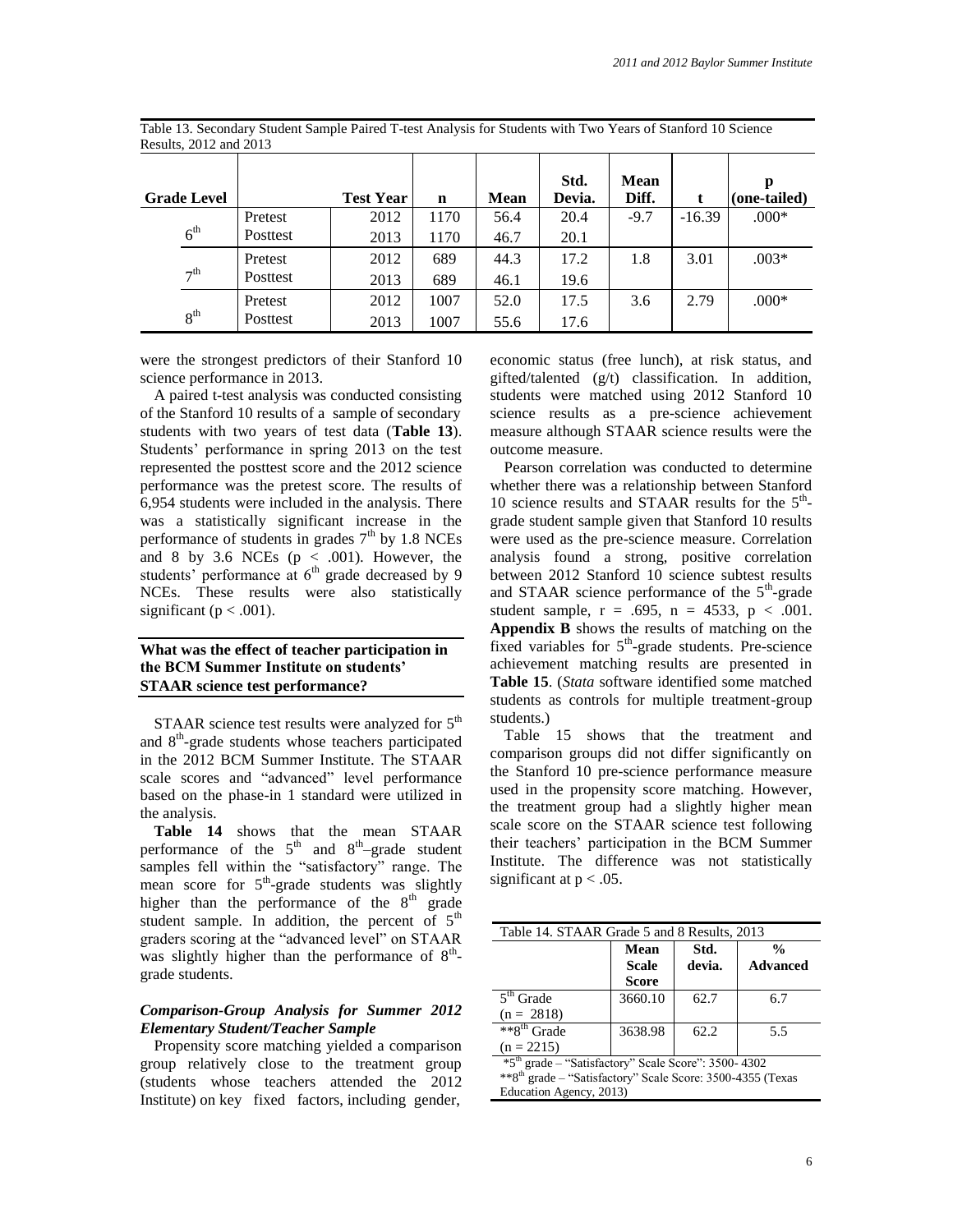Table 15: **Grade 5** - 2013 STAAR Science Outcomes using Propensity Score Matching based on 2012 Stanford 10 Science NCEs, Gender, At Risk, and Gifted/Talented Status of BCM and Comparison Student Groups

|                                                                                                                                                             |                    |                | <b>Pretest Science Performance Measure</b><br><b>Stanford 10 Science</b><br>2012 |      |      |                            |                | <b>Posttest Science Performance Measure</b><br><b>STAAR Science</b><br>2013 |      |      |
|-------------------------------------------------------------------------------------------------------------------------------------------------------------|--------------------|----------------|----------------------------------------------------------------------------------|------|------|----------------------------|----------------|-----------------------------------------------------------------------------|------|------|
| Grade 5                                                                                                                                                     | Mean<br><b>NCE</b> | Std.<br>Devia. | Mean<br>Diff.                                                                    |      | р    | Mean<br><b>Scale Score</b> | Std.<br>Devia. | Mean<br>Diff.                                                               |      | D    |
| <b>BCM</b>                                                                                                                                                  | 51.0               | 18.8           | 0.9                                                                              | 1.63 | .103 | 3688.69                    | 467.4          | 14.86                                                                       | 1.08 | .277 |
| Comparison                                                                                                                                                  | 50.1               | 18.5           |                                                                                  |      |      | 3673.83                    | 455.5          |                                                                             |      |      |
| BCM group sample size $= 2152$ ; Comparison group sample size $= 2381$<br>Note: Stata software identified multiple students as comparisons of BCM students. |                    |                |                                                                                  |      |      |                            |                |                                                                             |      |      |

Table 16: **Grade 8** - 2013 STAAR Science Outcomes using Propensity Score Matching based on 2012 Stanford 10 Science NCEs, Gender, At Risk, and Gifted/Talented Status of BCM and Comparison Student Groups

|                                                                                                                                                                  |                    |                | <b>Stanford 10 Science</b><br><b>Before BCM Science Institute</b><br>2012 |      |      |                            |                | <b>STAAR Science</b><br><b>After BCM Science Institute</b><br>2013 |      |      |
|------------------------------------------------------------------------------------------------------------------------------------------------------------------|--------------------|----------------|---------------------------------------------------------------------------|------|------|----------------------------|----------------|--------------------------------------------------------------------|------|------|
| <b>Grade 8</b>                                                                                                                                                   | Mean<br><b>NCE</b> | Std.<br>Devia. | Mean<br>Diff.                                                             |      | р    | Mean<br><b>Scale Score</b> | Std.<br>Devia. | Mean<br>Diff.                                                      |      |      |
| Treatment                                                                                                                                                        | 40.1               | 14.8           |                                                                           | .215 | .830 | 3631.81                    | 445.2          | 5.14                                                               | .239 | .811 |
| Control                                                                                                                                                          | 40.0               | 14.8           |                                                                           |      |      | 3626.67                    | 434.3          |                                                                    |      |      |
| BCM group sample size $=$ 589; Comparison group sample size $=$ 1369<br>Note: <i>Stata</i> software identified multiple students as comparisons of BCM students. |                    |                |                                                                           |      |      |                            |                |                                                                    |      |      |

#### *Comparison-Group Analysis for Summer 2012 Secondary Student/Teacher Sample*

*Stata* software propensity score was used to form 8<sup>th</sup>-grade treatment and comparison student groups on key fixed factors. The groups are depicted in **Appendix C**. (*Stata* used some matched students as controls for multiple treatment-group students.) The 2012 Stanford 10 science subtest results of  $8<sup>th</sup>$ grade students were used as the pre-science performance measure. Pearson correlation was conducted to determine whether there was a relationship between Stanford 10 science results and STAAR results for the  $8<sup>th</sup>$ -grade student sample. Correlation analysis found a strong, positive correlation between 2012 Stanford 10 science subtest results and STAAR science performance of the  $8<sup>th</sup>$ -grade student sample, r = .370,  $n = 1958$ ,  $p < .001$ .

**Table 16** shows that treatment and comparison group students did not differ significantly in Stanford 10 science performance before or after teacher participation in the BCM Summer Institute.

#### **Discussion**

This study sought to assess the impact of the Baylor College of Medicine (BCM) Summer Institute on science performance of students whose teachers participated in the Institute. The scope of the evaluation encompasses elementary and

secondary HISD teachers who attended the Institute during the summers of 2011 and 2012. BCM staff collaborated with HISD Professional Development staff and administrators in the Department of Curriculum, Instruction, and Assessment to align program content to state curriculum guidelines.

Summer professional development models have been used in educational settings in the past; however, little research has been done to explore impact on student academic performance.

To control for bias in measuring student science outcomes, matched comparison groups were formed, which included students at the same campuses as BCM Institute teachers. The study also used pre- and post-science measures to detect change in students' science achievement over time. The study found increases in performance on the norm-referenced Stanford 10 test from pre- to post teacher participation in the program for a sample of elementary and secondary students at most grade levels. Matched groups of elementary and secondary students revealed higher STAAR science scores for the BCM student group than the comparison group, however, differences were not significant.

There were several limitations to the study. First, STAAR and Stanford 10 science tests were used as the "best" measure of teacher impact on student performance, although these tests could be considered indirect measures of student outcomes. Second, differences in science performance for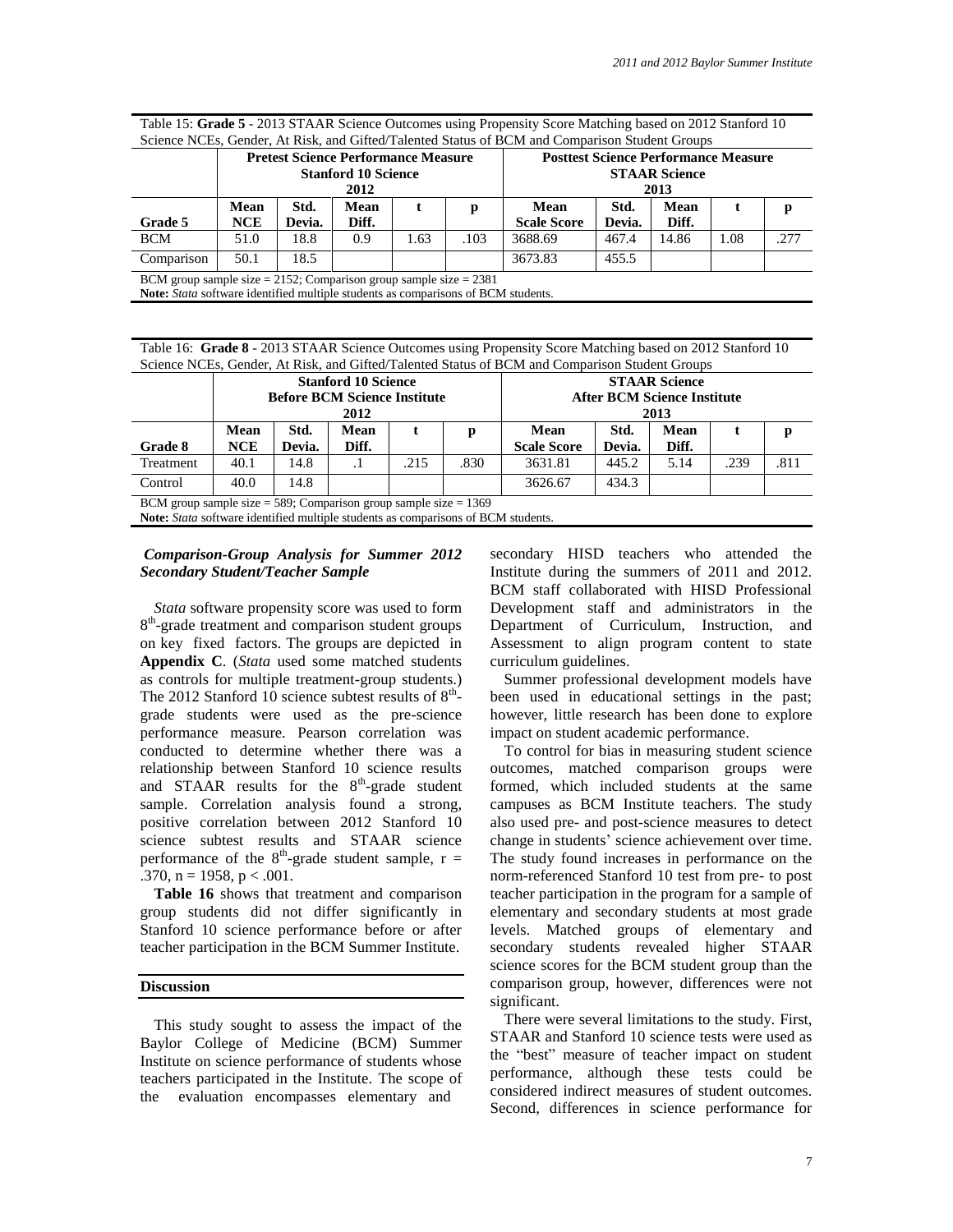elementary compared to secondary student samples were observed; however, key moderating variables that could have influenced differences were not measured in the study. These moderating variables include the level of knowledge teachers acquired in science content during PD and the extent teachers applied knowledge in the classroom (e.g., instructional delivery).

Future research could include an examination of student performance on specific STAAR and Stanford 10 science test objectives that are aligned with the BCM Summer Institute PD content. This method could provide a more direct measure of program impact. Also, future research could investigate the influence of teacher knowledge and skills demonstrated on teacher assessments and through classroom observations on students' science performance.

#### **References**

- Choi, S., & Ramsey, J. (2009). Constructing elementary teachers' beliefs, attitudes, and practical knowledge through an inquiry-based elementary science course. School Science and Mathematics, 109, 313-324. doi:10.1111/j.1949- 8594.2009.tb18101.x
- Cotabish, A., Dailey, D., Hughes, G. D., & Robinson, A. (2011). The effects of a STEM professional development intervention on elementary teachers' science process skills. Research in the Schools, 18(2), 16-25. Retrieved from

http://search.proquest.com/docview/1284539880 ?accountid=35812

- Cotabish, A., Robinson, A., MacFarlane, B., & Wood, B. (2010, April). Implementation of a gifted education STEM project: Teachers' initial perceptions, instructional behaviors, and knowledge of science content. Paper presented at the annual meeting of the American Education Research Association, Denver, CO.
- Dailey, D., Cotabish, A., Robinson, A., & Hughes, G. (2012, April). Effects of implementing a STEM initiative on elementary teacher perceptions and concerns about science teaching and learning. Paper presented at the annual meeting of the American Education Research Association, Vancouver, BC.
- Liu, O. L., Lee, H. S., & Linn, M. C. (2010). An Investigation of teacher impact on student inquiry science performance using a hierarchical linear model. Journal of Research in Science Teaching, 47, 807-819. doi:10.1002/tea.2037
- Loucks-Horsley, S., Stiles, K. E., Mundry, S., Love, N., & Hewson, P. W. (2010). Designing

professional development for teachers of science and mathematics. (3rd ed.). Thousand Oaks, CA: Corwin Press. doi: 10.4135/9781452219103

- Nadelson, L. S., Seifert, A., Moll, A. J., & Coats, B. (2012). i-STEM summer institute: An integrated approach to teacher professional development in STEM. Journal of STEM Education : Innovations and Research, 13(2), 69- 83. Retrieved from http://search.proquest.com/docview/1009901964 ?accountid=35812
- National Academies of Science (2013). National Science Education Standards: http://www.nationalacademies.org/rise/ backg4.htm
- National Research Council. (2007). Taking Science to School: Learning and Teaching Science in Grades K-8. Committee on Science Learning, Kindergarten Through Eighth Grade.
- National Science Board. (2010). Preparing the next generation of STEM innovators: Identifying and developing our nation's human capital (NSB-10- 33). Retrieved from http://www.nsf.gov/nsb/publications/2010/nsb10 33
- Sinclair, B. B., Naizer, G., & Ledbetter, C. (2011). Observed implementation of a science professional development program for K-8 classrooms. Journal of Science Teacher Education, 22, 579-594. doi:10.1007/s10972- 010-9206-z
- Stanford Achievement Test (1997). Technical Data Report. San Antonio, Texas: Harcourt Brace.

For additional information contact the HISD Department of Research and Accountability at 713- 556-6700 or e-mail Research@Houstonisd.org.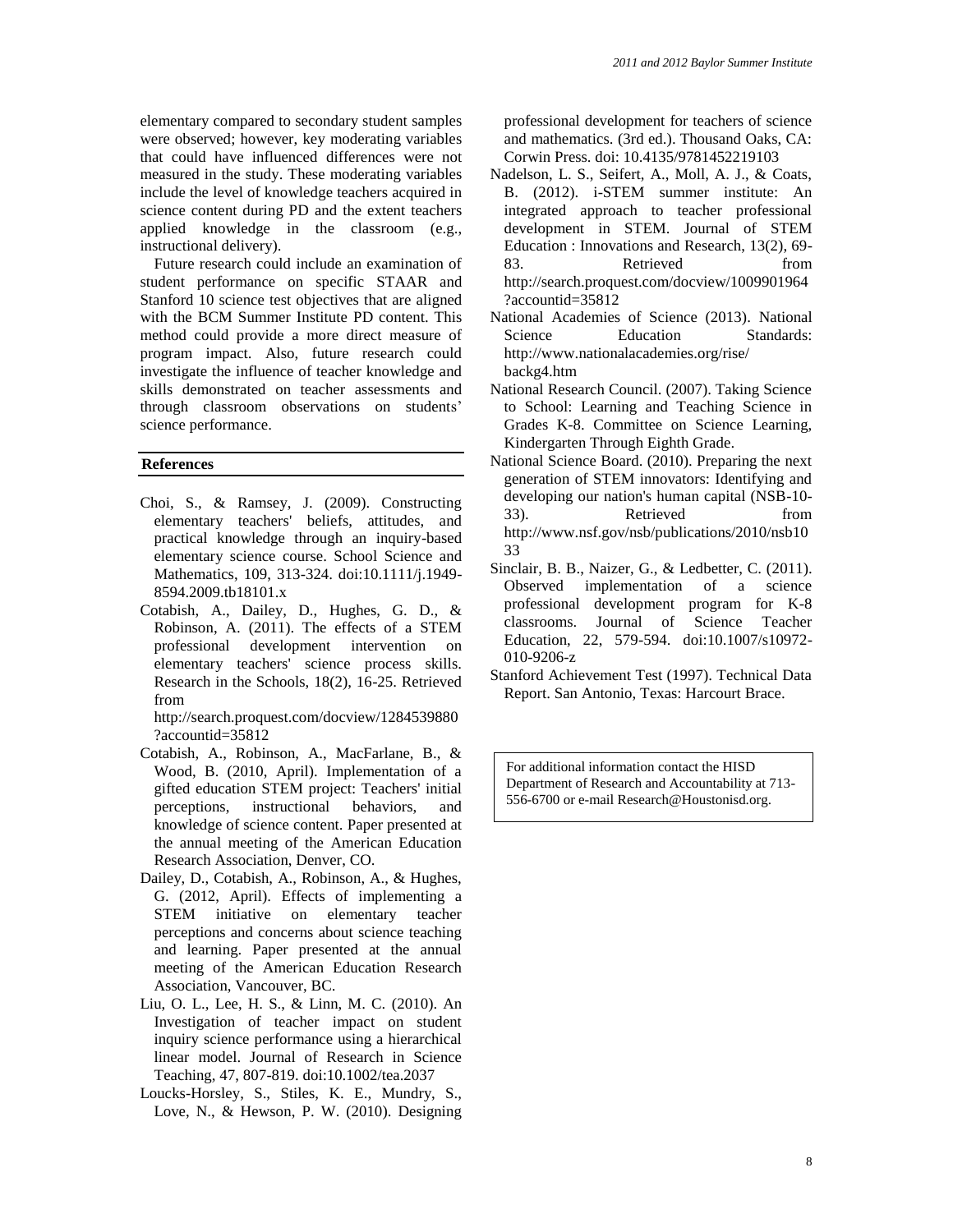### **Appendix A**

| <b>Elementary 2011 Summer PD</b> |                         |     |                |                |         |                       |  |  |  |
|----------------------------------|-------------------------|-----|----------------|----------------|---------|-----------------------|--|--|--|
| <b>Grade Level</b>               |                         | N   | <b>Minimum</b> | <b>Maximum</b> | Mean    | <b>Std. Deviation</b> |  |  |  |
|                                  | <b>Summer PD</b>        | 12  | 57.25          | 65.00          | 63.7083 | 3.01668               |  |  |  |
| 03                               | <b>PD During School</b> | 12  | 5              | 20             | 14.17   | 7.017                 |  |  |  |
|                                  | Year                    |     |                |                |         |                       |  |  |  |
|                                  | <b>Summer PD</b>        | 301 | 57.25          | 65.00          | 63.5581 | 3.02089               |  |  |  |
| 04                               | <b>PD During School</b> | 301 | 5              | 20             | 15.98   | 5.653                 |  |  |  |
|                                  | Year                    |     |                |                |         |                       |  |  |  |
| 05                               | <b>Summer PD</b>        | 745 | 57.25          | 65.00          | 63.8708 | 2.65507               |  |  |  |
|                                  | <b>PD During School</b> | 745 | 5              | 20             | 15.26   | 5.709                 |  |  |  |
|                                  | Year                    |     |                |                |         |                       |  |  |  |

| <b>Grade Level</b> |                         | N    | <b>Minimum</b> | <b>Maximum</b> | Mean     | <b>Std. Deviation</b> |
|--------------------|-------------------------|------|----------------|----------------|----------|-----------------------|
| 06                 | <b>PD During School</b> | 1170 | .000           | 15.000         | 6.85011  | 5.716591              |
|                    | Year                    |      |                |                |          |                       |
|                    | <b>Summer PD</b>        | 1170 | 12.0           | 24.0           | 22.436   | 3.3273                |
| 07                 | <b>PD During School</b> | 689  | .000           | 20,000         | 11.50943 | 6.283941              |
|                    | Year                    |      |                |                |          |                       |
|                    | <b>Summer PD</b>        | 689  | 24.0           | 24.0           | 24,000   | .0000                 |
| 08                 | <b>PD During School</b> | 1007 | .000.          | 20,000         | 12.37550 | 8.798581              |
|                    | Year                    |      |                |                |          |                       |
|                    | <b>Summer PD</b>        | 1007 | 21.0           | 24.0           | 23.611   | .9607                 |

**Secondary 2011 Summer PD**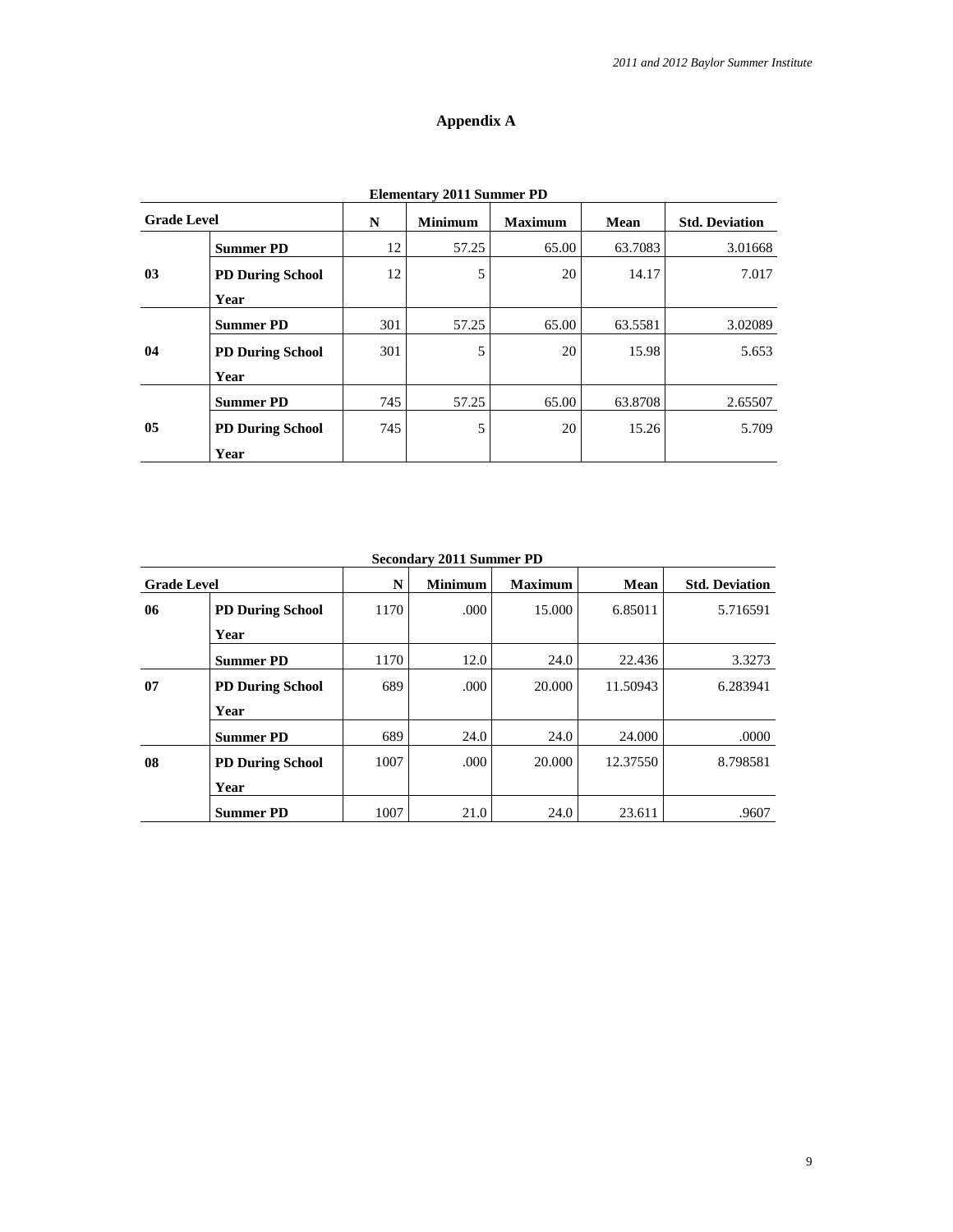#### **Appendix A (cont'd)**

|                    | <b>Elementary Summer 2012 PD</b> |      |                |                |       |                       |  |  |
|--------------------|----------------------------------|------|----------------|----------------|-------|-----------------------|--|--|
| <b>Grade Level</b> |                                  | N    | <b>Minimum</b> | <b>Maximum</b> | Mean  | <b>Std. Deviation</b> |  |  |
| 03                 | <b>PD During School</b>          | 15   | 5              | 20             | 16.00 | 6.325                 |  |  |
|                    | Year                             |      |                |                |       |                       |  |  |
|                    | <b>Summer PD</b>                 | 15   | 54             | 60             | 59.20 | 2.111                 |  |  |
| 04                 | <b>PD During School</b>          | 695  | 5              | 25             | 13.63 | 6.883                 |  |  |
|                    | Year                             |      |                |                |       |                       |  |  |
|                    | <b>Summer PD</b>                 | 695  | 54             | 60             | 59.07 | 1.993                 |  |  |
| 0 <sub>5</sub>     | <b>PD During School</b>          | 1293 | $\theta$       | 25             | 13.31 | 8.247                 |  |  |
|                    | Year                             |      |                |                |       |                       |  |  |
|                    | <b>Summer PD</b>                 | 1293 | 24             | 60             | 56.34 | 7.931                 |  |  |

# **Elementary Summer 2012 PD**

**Secondary 2012 Summer PD**

| <b>Grade Level</b> |                         | N    | <b>Minimum</b> | <b>Maximum</b> | Mean     | <b>Std. Deviation</b> |
|--------------------|-------------------------|------|----------------|----------------|----------|-----------------------|
| 06                 | <b>PD During School</b> | 1170 | .000           | 15.000         | 6.85011  | 5.716591              |
|                    | Year                    |      |                |                |          |                       |
|                    | <b>Summer PD</b>        | 1170 | 12.0           | 24.0           | 22.436   | 3.3273                |
| 07                 | <b>PD During School</b> | 689  | .000           | 20.000         | 11.50943 | 6.283941              |
|                    | Year                    |      |                |                |          |                       |
|                    | <b>Summer PD</b>        | 689  | 24.0           | 24.0           | 24.000   | .0000                 |
| 08                 | <b>PD During School</b> | 1007 | .000           | 20,000         | 12.37550 | 8.798581              |
|                    | Year                    |      |                |                |          |                       |
|                    | <b>Summer PD</b>        | 1007 | 21.0           | 24.0           | 23.611   | .9607                 |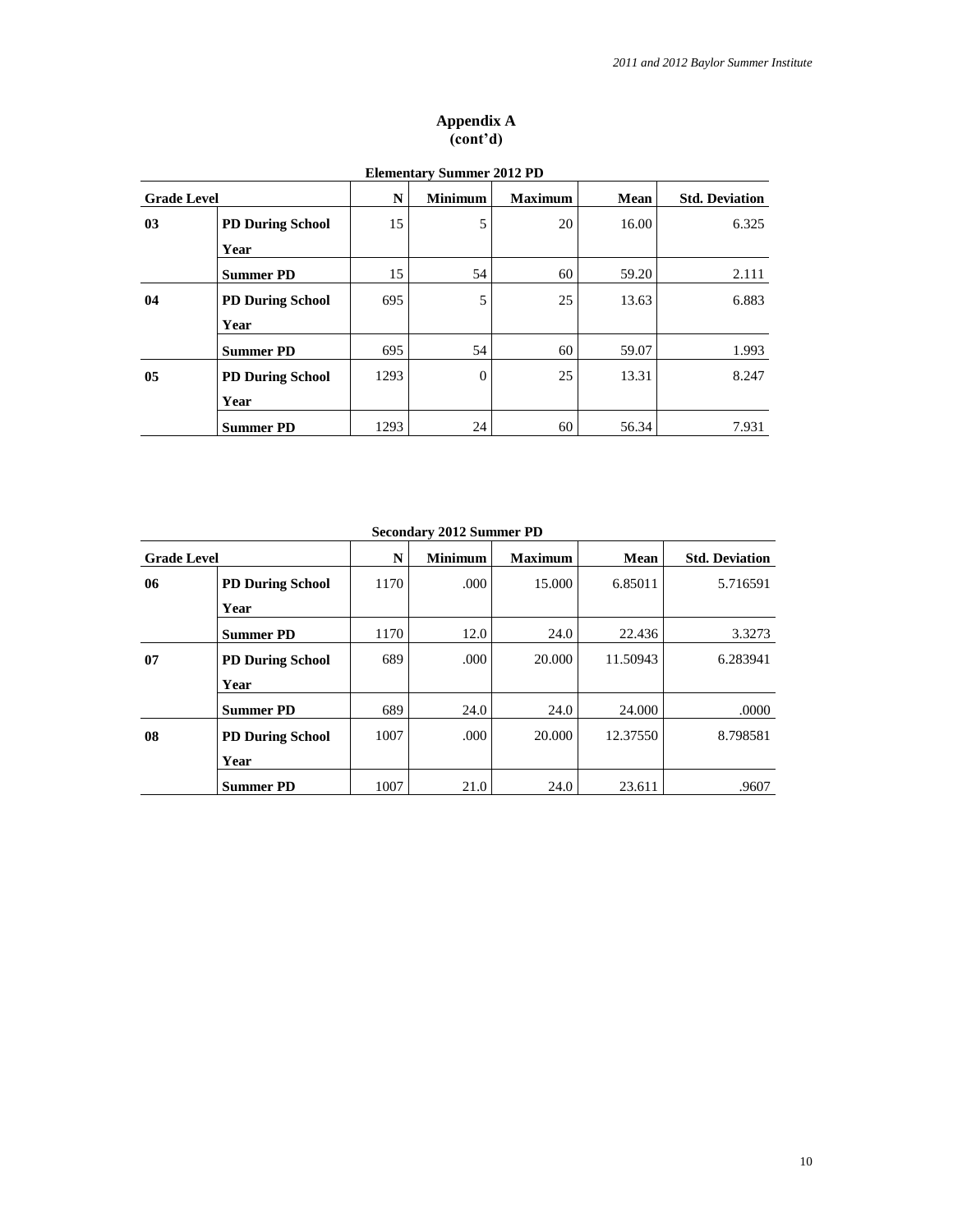# **Appendix B**

| Characteristics for 2012 BCM Teachers |                                          |                                                           |  |  |  |  |  |  |
|---------------------------------------|------------------------------------------|-----------------------------------------------------------|--|--|--|--|--|--|
|                                       | <b>Students of BCM Teacher</b><br>Sample | <b>Matched</b><br><b>Control</b><br><b>Student Sample</b> |  |  |  |  |  |  |
| $5th$ grade                           | $(n = 2152)$                             | $(n = 2381)$                                              |  |  |  |  |  |  |
| Covariates                            | %                                        | %                                                         |  |  |  |  |  |  |
| Gender                                |                                          |                                                           |  |  |  |  |  |  |
| Male                                  | 50.6                                     | 50.7                                                      |  |  |  |  |  |  |
| Female                                | 49.4                                     | 49.3                                                      |  |  |  |  |  |  |
| Eco (Free Lunch)                      | 36.3                                     | 33.6                                                      |  |  |  |  |  |  |
| At Risk                               | 77.6                                     | 78.5                                                      |  |  |  |  |  |  |
| G/T                                   | 1.5                                      | 1.2                                                       |  |  |  |  |  |  |

Propensity Score Matched Grade 5 Student Group by Demographic